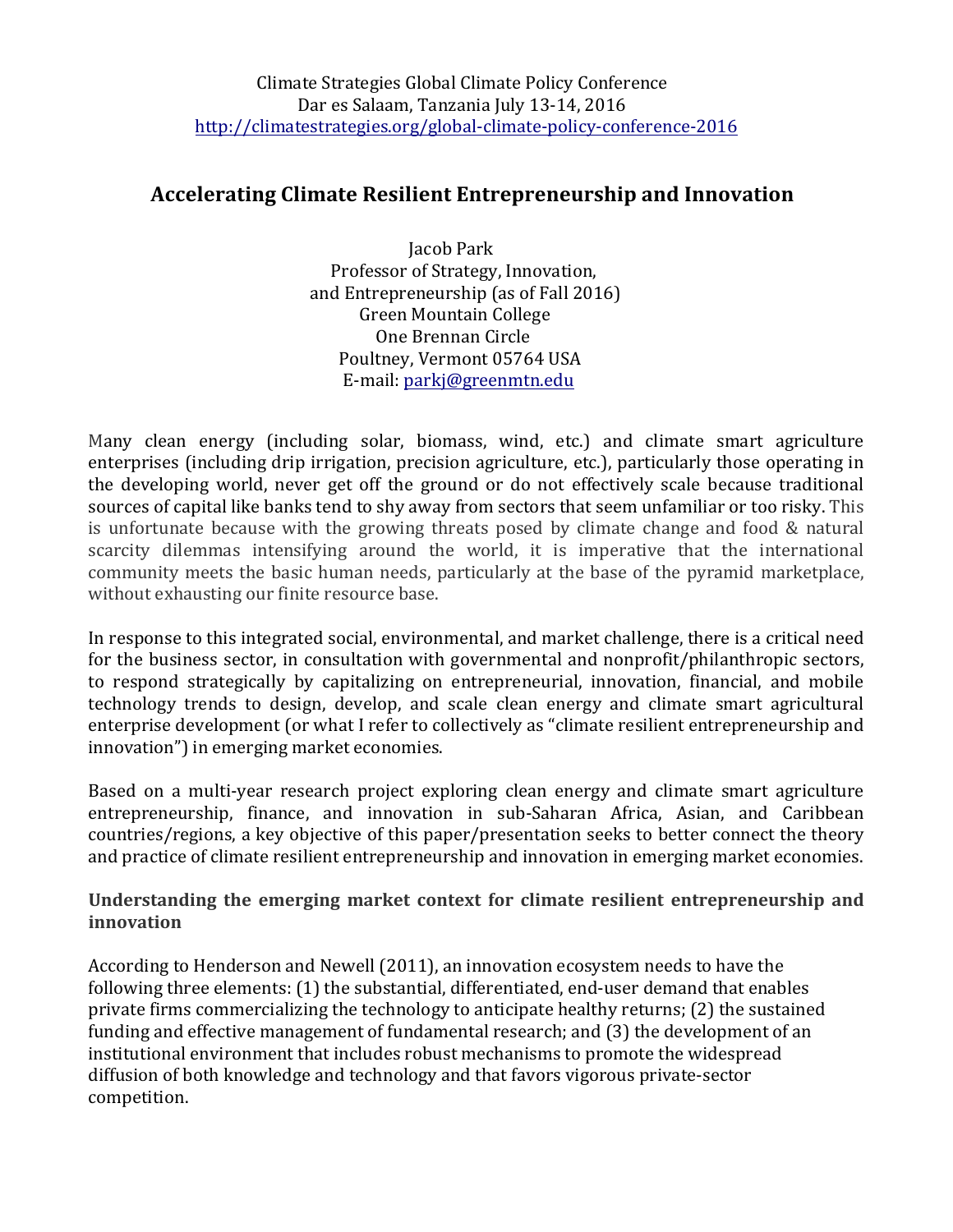While these three elements may be common in OECD industrialized economies, what are their implications for emerging market economies (EME) in sub-Saharan Africa, Asia, Latin America, and other EME regions?

Franz et al (2015) argue that entrepreneurs and small-scale startups associated with climate resilient entrepreneurship and innovation and encounter more complex and multifaceted challenges as compared to OECD developed markets. Climate resilient entrepreneurs and innovators are faced with a set of difficult questions when trying to scale agricultural innovation for climate insecure farmers and energy access for energy poverty stricken population. To address this dilemma, a new analytical framework (see **figure 1**), which can highlight the right entry points and enabling environment that make implementation through both private and public sector delivery models, is needed.

This new analytical framework consists of three different levels. Level 1 is composed of the market value chain, which includes manufacturing, power generation, establishment of distribution networks, retail sales of energy services and energy consumption. Operation, management and maintenance are often weak links in climate resilient market development in emerging market economies. Level 2 is composed of inputs, services and finance provided by the local labor market, and finance from domestic and international sources (Franz et al 2015).

Level 3 is composed of what may be best described as the "enabling environment" including energy tariffs, development plans, quality-control regulations, energy-related economic regulations, fiscal regulations related to fuels and appliances that are often beyond the scope of control by the clean energy entrepreneurs themselves. Local social and cultural factors, including energy literacy and cooking habits, can also shape the overall clean energy markets in many important ways (Franz et al 2015). Using the analytical framework proposed by Franz et al (2015), the following three key insights and lessons can be highlighted in terms of designing and scaling a climate resilient entrepreneurial and innovation ecosystem in emerging market economies.

### To design and develop a viable climate resilient business model, strategic market **interventions need to be made in the entire spectrum of the climate resilient** entrepreneurial and innovation value chain

For a climate resilient business model to be viable in emerging market economies (EMEs), effective market interventions need to be made in the entire spectrum of the business value chain, including fuel, design/R&D, production, marketing, sales & distribution, billing/ payment methods, consumer finance, and after sales support service.

Even if a well-tested climate resilient business model can be found, many EME-based entrepreneurs and innovators lack the knowledge, financial resources, and organizational capacity to recruit, hire, and retain the necessary team to implement the business model. Entrepreneurs and innovators who operate in the climate resilient market space in EME countries find themselves struggling to balance the many and varied responsibilities of finance, marketing, billing, and research & development.

While the problem of management undercapacity is not unique to EME entrepreneurs and innovators, the challenge of recruiting, retenting, and managing the necessary talent pool represents a critical yet underexamined management issue in the social and environmental entrepreneurship research literature.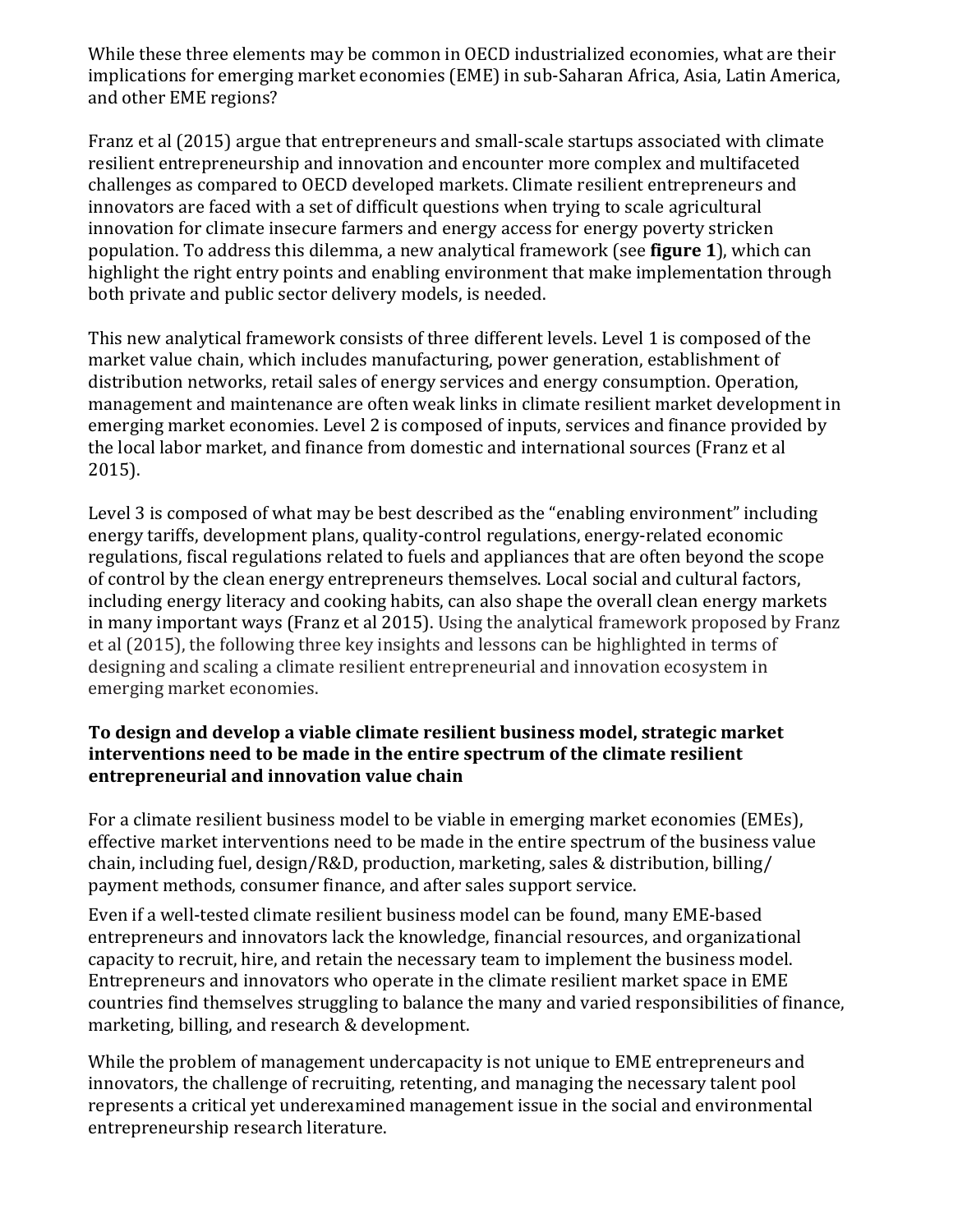#### Although the access to finance has improved in recent years, it is unclear whether and from whom climate resilient entrepreneurs and innovators will be able to find the necessary investment capital to start and/or to expand their business ventures.

Most notably, certain types of climate resilient market investments have been increasing and getting more attention. For instance, in collaboration with the African Development Bank, African Union announced a \$20 billion plan to build 10 gigawatt in renewable energy capacity in Africa by 2020 (Hirtenstein 2015). Overall, \$25 billion investments have been made in the renewable energy market development (excluding large hydro) by the second half of 2015, while the regional clean energy capacity almost doubled in  $2014$  as compared to investment levels in 2013. These investments have allowed countries such as South Africa, Kenya, Mozambique, and sub-Saharan countries to build a new renewable energy infrastructure and to address their low electrification rates (Climatescope 2015).

However, progress has not been evenly spread across the 19 African countries that make up the sub-Saharan African region. Most notably, South Africa accounts for over \$16 billion of the region's clean energy investments, while Kenya has received \$4 billion. After Ethiopia (\$1.8) billion), no other country has attracted more than \$500m cumulatively. In addition, South Africa and Kenya have also had more success in attracting larger clean energy projects than building a broader pipeline of smaller, entrepreneurial clean energy projects (Climatescope 2015). 

Moreover, the recent increase in clean energy investments obscures the policy and market challenge of providing access to electricity and other energy services. Even for those that do have electricity access in sub-Saharan Africa, average residential electricity consumption per capita is still equivalent to around half the average level of China or one-fifth of Europe. Most critically, very little of the clean energy investments SSA region has received in recent vears targets the 730 million rural and urban poor population in the region who rely on the traditional use of solid biomass for cooking. Each year nearly 600 000 premature deaths in Africa can be attributed to household air pollution resulting from the traditional use of solid fuels, such as fuelwood and charcoal (IEA 2014 and IRENA 2013).

## **Developing a robust institutional environment that fosters climate resilient entrepreneurship and innovation is going to require greater as well as more effective** public, private, and civil society collaboration.

One of the most intractable debates in the international development field centers on the scope and boundary of the role local public sector and civil society actors should and need to play in fostering community development. Specifically, how can a more participatory approach to community development produce a more sustainable and positive socioeconomic and institutional change as well as more effectively harness civic capacity in respond to systematic failures in governmental and civil society failures (Mansuri and Rao 2013)?

Institutional capacity that is necessary support market innovation and new venture development is weak in EME countries and regions. This is a key reason why only a multisectoral, collaborative approach to climate resilient entrepreneurship and innovation, as well as the more traditional public-private partnership, has any chance of market success in EME countries and regions. To put this in the form of a more direct question, what "blend" of policy framework, community engagement, and market strategy can most effectively scale climate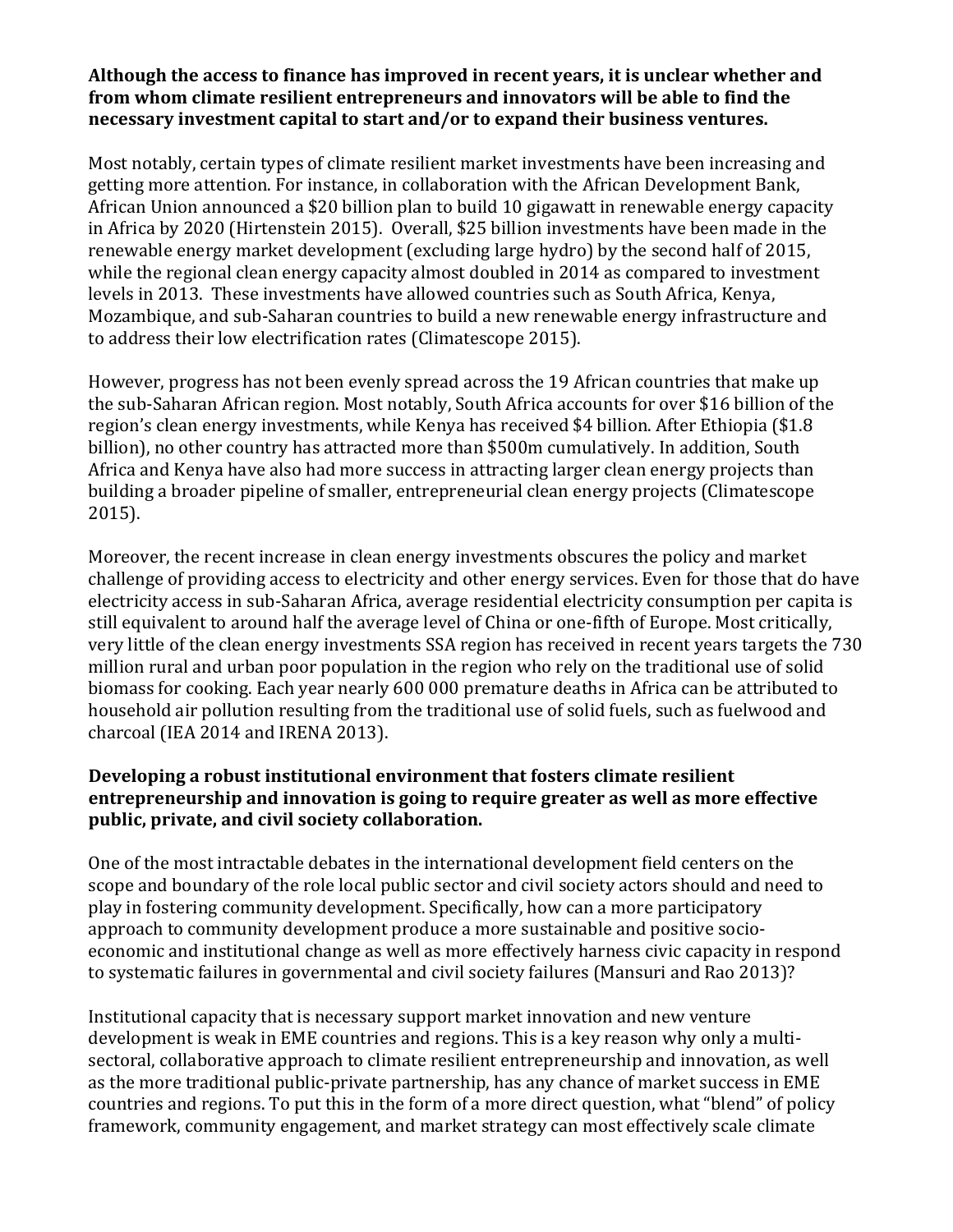resilient entrepreneurship and innovation, and at the same time, "solve" the deep socioeconomic poverty issues in EME countries and regions?

#### **References**

Climatescope (2015) http://global-climatescope.org/en/about

Franz, M. et al (2015) Building Energy Access Markets: A Value Chain Analysis of Key Energy Market Systems. Eschborn, Germany: European Union Energy Initiative Partnership Dialogue Facility

Henderson, R. and Newell, R, eds. (2011) Accelerating Energy Innovation: Insights from Multiple Sectors. Chicago: University of Chicago Press

Hirtenstein, A. (2015) African Union African Union Introduces \$20 Billion Renewable Energy Plan. Bloomberg News. African Union African Union Introduces \$20 Billion Renewable Energy Plan. Bloomberg News.

International Energy Agency [IEA] (2014) Africa Energy Outlook. Paris: International Energy Agency. 

International Renewable Energy Agency [IRENA] (2013) Africa's Renewable Future: The Path to Sustainable Future. Abu Dhabi, UAE: International Renewable Energy Agency

Mansuri, G. and Rao, V. (2013) Localizing Development: Does Participation Work?. Washington, DC: World Bank.